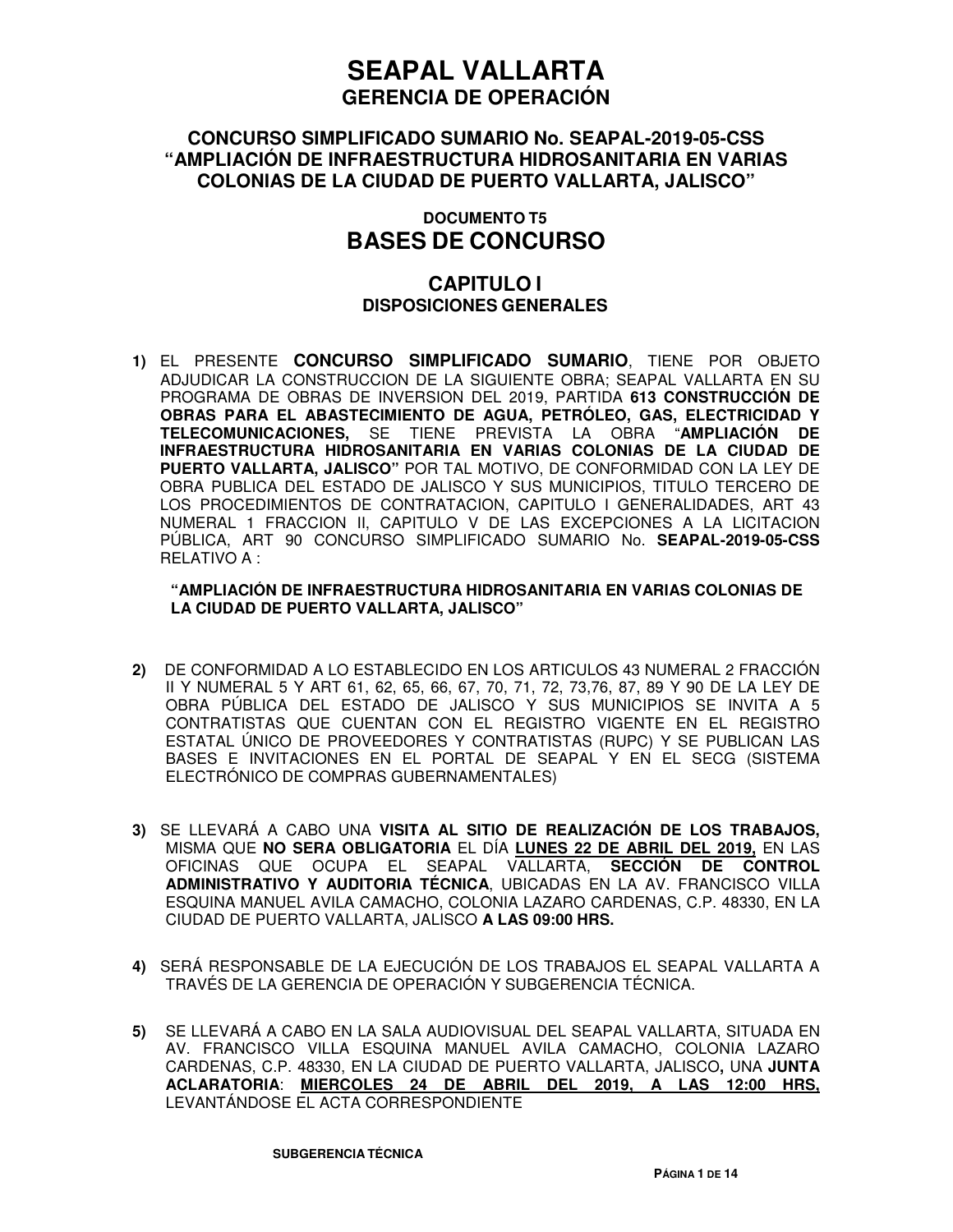### **CONCURSO SIMPLIFICADO SUMARIO No. SEAPAL-2019-05-CSS "AMPLIACIÓN DE INFRAESTRUCTURA HIDROSANITARIA EN VARIAS COLONIAS DE LA CIUDAD DE PUERTO VALLARTA, JALISCO"**

LAS DUDAS O ACLARACIONES A LAS BASES DEL CONCURSO SIMPLIFICADO SUMARIO, SUS ANEXOS, EL MODELO DE CONTRATO, CATÁLOGO DE CONCEPTOS Y PROYECTO, PREVIO A LA JUNTA DE ACLARACIONES, DEBERÁN ENVIARSE POR CORREO ELECTRÓNICO HASTA 24 HORAS DE ANTICIPACIÓN A LA FECHA PROGRAMADA PARA EL EVENTO, AL SIGUIENTE CORREO: CARLOS.MANZANO@SEAPAL.GOB.MX A LAS QUE SE DARÁ RESPUESTA EN EL CITADO ACTO O POR MEDIO DE CIRCULAR ACLARATORIA

LA JUNTA ACLARATORIA SERÁ LA ÚNICA INSTANCIA PARA SOLICITAR ACLARACIONES O MODIFICACIONES A LAS BASES, SUS ANEXOS Y A LAS CLAUSULAS DEL MODELO DE CONTRATO, LAS CUALES SERÁN PONDERADAS Y CONTESTADAS POR SEAPAL VALLARTA Y EN CASO DE NO SOLVENTARSE DURANTE EL DESARROLLO DE LA MISMA, GIRE **CIRCULAR ACLARATORIA** A TODOS LOS PARTICIPANTES.

#### **6) ACREDITACIÓN DEL LICITANTE Y DOCUMENTOS MÍNIMOS E INDISPENSABLES A PRESENTAR EN REVISIÓN PRELIMINAR.**

LOS LICITANTES DEBERÁN PRESENTAR PREVIO AL ACTO DE PRESENTACIÓN DE PROPUESTAS, LA DOCUMENTACIÓN SEÑALADA EN LOS INCISOS **A)** AL **E)** DE ESTE NUMERAL, LOS RESULTADOS SERÁN ENTREGADOS MEDIANTE ACTA DE REVISIÓN PRELIMINAR QUE DEBERÁN ENTREGAR PREVIO A LA APERTURA DE PROPUESTAS.

LA ACREDITACIÓN **SERÁ DEL DÍA LUNES 15 DE ABRIL AL LUNES 22 DE ABRIL DEL 2019, DE LAS 9:00 HRS. HASTA LAS 15:00 HRS**., CON EL C. CARLOS GARCIA PAEZ, EN LA SUBGERENCIA TECNICA DEL SEAPAL VALLARTA.

LA ACREDITACIÓN DEL LICITANTE SERÁ MEDIANTE LA ENTREGA EN ORIGINAL Y COPIA DE LOS SIGUIENTES DOCUMENTOS:

A).- SOLICITUD POR ESCRITO DONDE EXPRESEN SU INTERES EN PARTICIPAR EN EL CONCURSO, INDICANDO EL NÚMERO Y DESCRIPCIÓN DE ESTA. (DOCUMENTO RP-1).

B).- DEBERÁ PRESENTAR REGISTRO ACTUALIZADO AL REGISTRO ESTATAL ÚNICO DE PROVEEDORES Y CONTRATISTAS (RUPC). (DOCUMENTO RP-2).

C).- .SOLICITUD ACTUALIZADA (CON UNA ANTIGÜEDAD NO MAYOR A 30 DIAS) DE OPINIÓN SOBRE EL CUMPLIMIENTO DE OBLIGACIONES FISCALES EMITIDO POR EL SAT, DONDE SE COMPRUEBE QUE EL PARTICIPANTE SE ENCUENTRA AL CORRIENTE DE SUS OBLIGACIONES FISCALES (DOCUMENTO RP-3).

D).- SOLICITUD ACTUALIZADA (CON UNA ANTIGÜEDAD NO MAYOR A 30 DIAS) DE OPINIÓN SOBRE EL CUMPLIMIENTO DE OBLIGACIONES FISCALES EN MATERIA DE SEGURIDAD SOCIAL EMITIDO POR EL IMSS, DONDE SE COMPRUEBE QUE EL PARTICIPANTE SE ENCUENTRA AL CORRIENTE DE SUS OBLIGACIONES FISCALES EN MATERIA DE SEGURIDAD SOCIAL (DOCUMENTO RP-4).

E).- DECLARACIÓN ESCRITA Y BAJO PROTESTA DE DECIR VERDAD, DE NO ENCONTRARSE EN NINGUNO DE LOS SUPUESTOS DEL ARTÍCULO 48, DE LA LEY DE OBRA PÚBLICA DEL ESTADO DE JALISCO Y SUS MUNICIPIOS. (DOCUMENTO RP-5).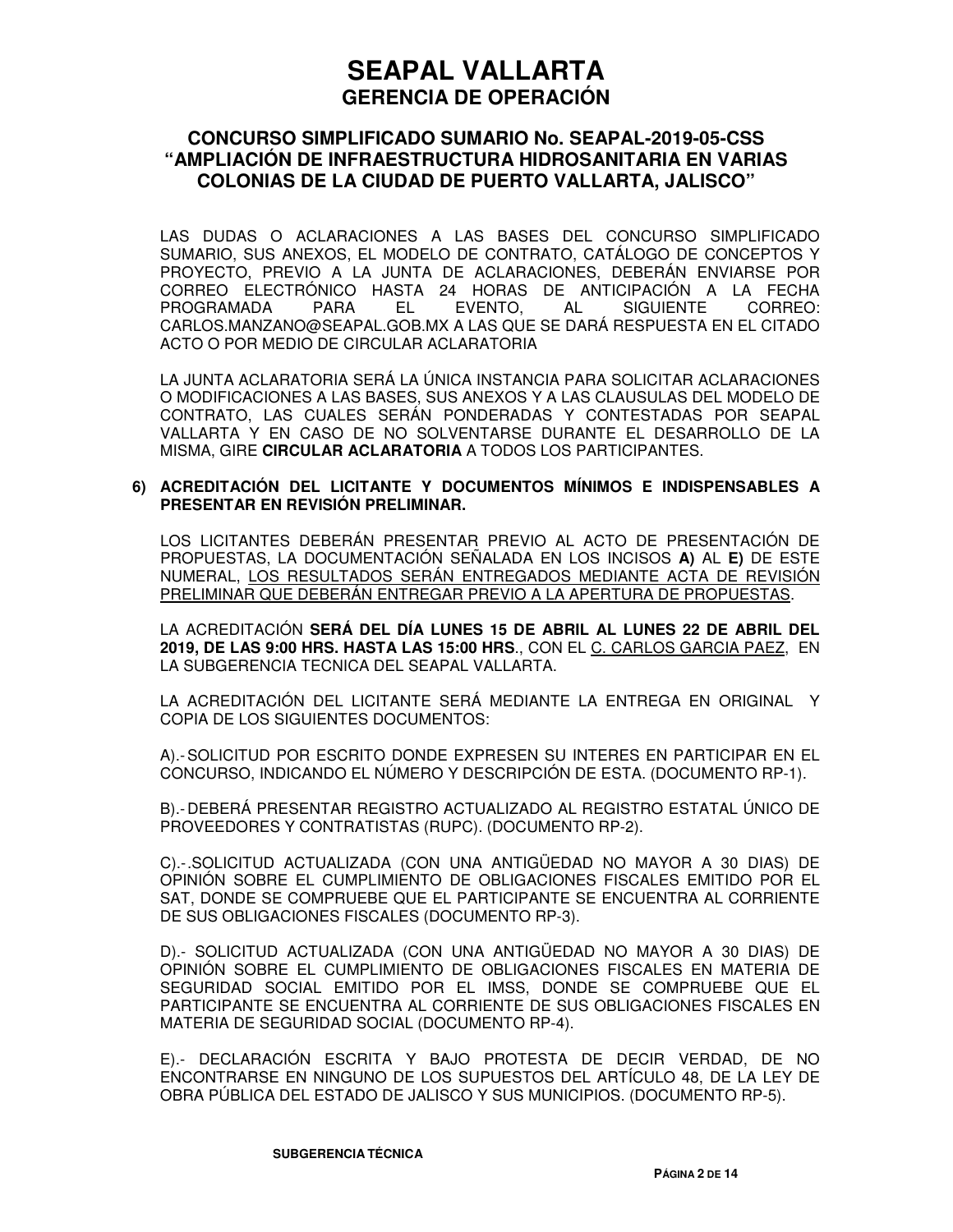### **CONCURSO SIMPLIFICADO SUMARIO No. SEAPAL-2019-05-CSS "AMPLIACIÓN DE INFRAESTRUCTURA HIDROSANITARIA EN VARIAS COLONIAS DE LA CIUDAD DE PUERTO VALLARTA, JALISCO"**

#### **7) ACTO DE PRESENTACIÓN Y APERTURA DE PROPOSICIONES.**

ESTE ACTO SE LLEVARÁ A CABO EN JUNTA PÚBLICA QUE SE CELEBRARÁ A **LAS 12:00 HRS.** DEL DÍA **MARTES 30 DE ABRIL DEL 2019,** EN LA SALA AUDIOVISUAL DEL SEAPAL VALLARTA, SITA EN AV. FRANCISCO VILLA ESQUINA MANUEL AVILA CAMACHO, COLONIA LAZARO CARDENAS, C.P. 48330, EN LA CIUDAD DE PUERTO VALLARTA, JALISCO**,** LEVANTÁNDOSE EL ACTA CORRESPONDIENTE.

- **8)** SE ESTABLECE COMO PLAZO DE EJECUCIÓN: FECHA DE INICIO**: LUNES 13 DE MAYO DEL 2019** Y COMO FECHA DE TERMINACIÓN: **MARTES 13 DE AGOSTO DEL 2019**. EL PLAZO DE EJECUCIÓN DE LOS TRABAJOS PARA LA OBRA SERÁ DE **92 DÍAS NATURALES.**
- **9)** EL ORIGEN DE LOS FONDOS PARA REALIZAR LOS TRABAJOS SON DE RECURSOS PROPIOS DEL SEAPAL VALLARTA, PARTIDA PRESUPUESTAL COG 616 OTRAS CONSTRUCCIONES DE INGENIERÍA CIVIL U OBRA PESADA SUB-CUENTA 6161 CONSTRUCCIÓN PRESAS Y REPRESAS
- **10)** EL SEAPAL VALLARTA, OTORGARÁ UN ANTICIPO, EN UNA SOLA EXHIBICIÓN DEL **30%** DE LA ASIGNACIÓN PRESUPUESTAL APROBADA AL CONTRATO (5% PARA EL INICIO DE TRABAJOS Y EL 25% PARA LA COMPRA DE MATERIALES).
- **11)** EL RESULTADO TÉCNICO, ECONOMICO Y **FALLO DE CONCURSO,** SE DARÁ A CONOCER A LOS PARTICIPANTES A LAS **12:00 HRS.** EL DÍA **MIERCOLES 8 DE MAYO DEL 2019,** EN LA SALA AUDIOVISUAL DEL SEAPAL VALLARTA, EN EL DOMICILIO ANTERIORMENTE MENCIONADO.
- **12)** FIRMA DEL CONTRATO:

LA CITA PARA LA FIRMA DEL CONTRATO SERÁ A LAS **10:00 HRS**. DEL DÍA **JUEVES 9 DE MAYO DEL 2019**, EN LA SUBGERENCIA TÉCNICA ADSCRITA A LA GERENCIA DE OPERACIÓN DEL SEAPAL VALLARTA, EN EL DOMICILIO ANTERIORMENTE MENCIONADO

## **CAPITULO II CRITERIOS DE EVALUACION DE LAS PROPOSICIONES**

**1.-** LA REVISIÓN Y ADJUDICACIÓN DEL CONTRATO SE SUJETARÁ A LOS **CRITERIOS GENERALES** QUE ESTABLECEN LOS ARTICULOS 71 AL 75 DE LA LEY DE OBRA PÚBLICA DEL ESTADO DE JALISCO Y SUS MUNICIPIOS.

LAS PROPUESTAS SE EVALUARÁN DE CONFORMIDAD AL **PROCEDIMIENTO ESTABLECIDO EN EL ARTICULO 73 DE LA LEY DE** OBRA PÚBLICA DEL ESTADO DE JALISCO Y SUS MUNICIPIOS, **EVALUACIÓN BINARIA Y TASACIÓN ARITMÉTICA.** 

#### **EL PORCENTAJE DETERMINADO COMO RANGO DE ACEPTACIÓN SERA DEL 07% (SIETE POR CIENTO)**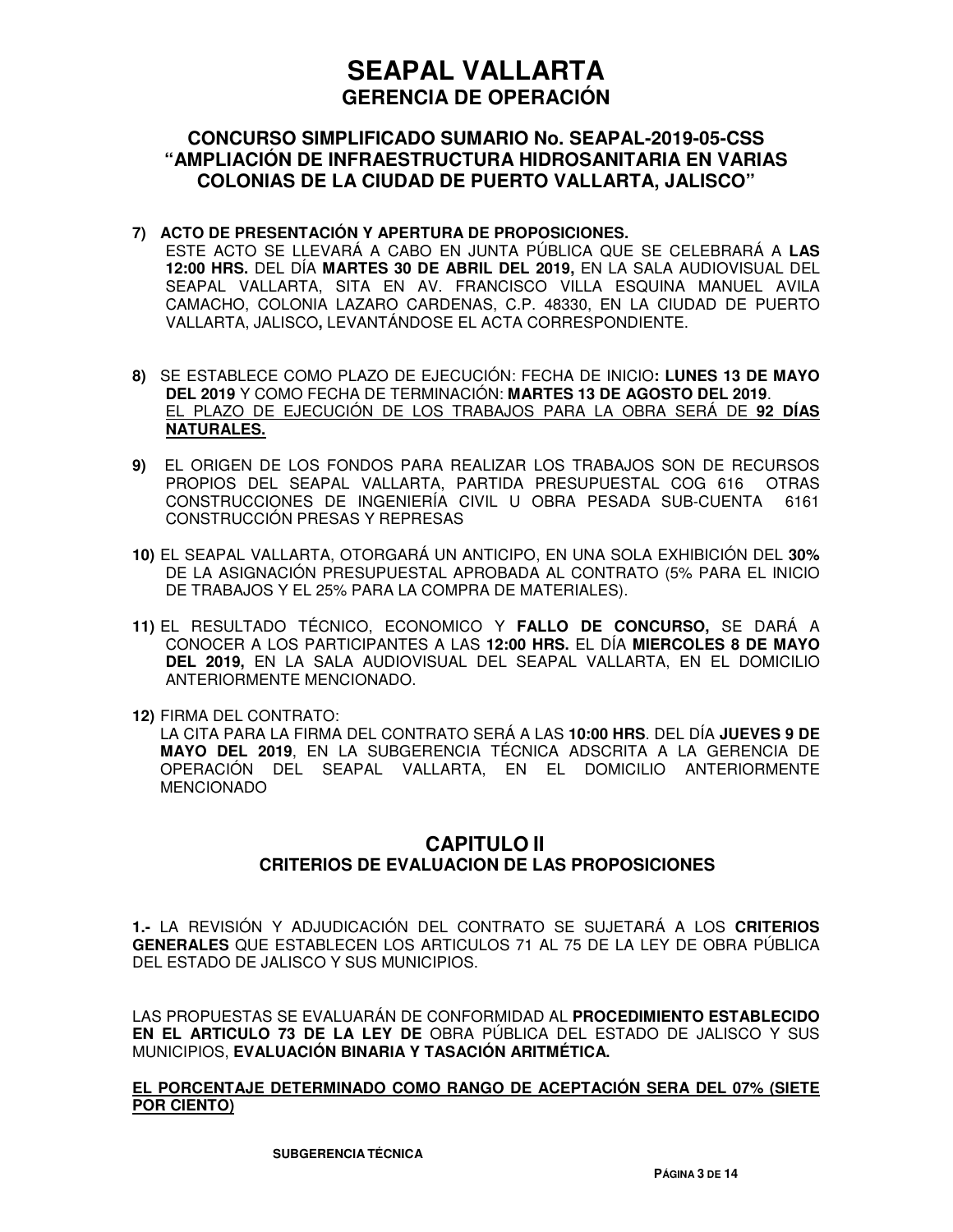### **CONCURSO SIMPLIFICADO SUMARIO No. SEAPAL-2019-05-CSS "AMPLIACIÓN DE INFRAESTRUCTURA HIDROSANITARIA EN VARIAS COLONIAS DE LA CIUDAD DE PUERTO VALLARTA, JALISCO"**

**2.-** NINGUNA DE LAS CONDICIONES CONTENIDAS EN LAS BASES DEL CONCURSO, ASÍ COMO EN LAS PROPOSICIONES PRESENTADAS, **PODRÁN SER NEGOCIADAS.**

**3.-** PARA ACLARAR CUALQUIER DUDA EN RELACIÓN CON EL CONCURSO DURANTE EL PLAZO DISPONIBLE PARA LA PREPARACIÓN DE LA PROPOSICIÓN, LOS POSTORES PODRÁN CONSULTAR POR ESCRITO A LA GERENCIA DE OPERACIÓN DEL SEAPAL VALLARTA, LAS DUDAS LES SERÁN ACLARADAS EN LA JUNTA DE ACLARACIONES O AL TELÉFONO **( 01 322 ) 22-6-91-91 EXT: 1137**

**4.- LOS LICITANTES DEBERÁN FIRMAR TODOS LOS DOCUMENTOS DE SUS PROPOSICIONES (COMPLETAS), INCLUYENDO LAS BASES DE CONCURSO Y SUS ESPECIFICACIONES (ARTICULO 67 NUMERAL 2 DE LA LEY DE OBRA PÚBLICA DEL ESTADO DE JALISCO Y SUS MUNICIPIOS).** 

**5.-** TODOS LOS PARTICIPANTES EN EL ACTO DE APERTURA DE PROPOSICIONES, DEBERÁN FIRMAR LA SIGUIENTE DOCUMENTACIÓN: **CATÁLOGO DE CONCEPTOS DE CADA UNA DE LAS EMPRESAS PARTICIPANTES.**

#### **6.- AL PRESENTAR LAS PROPOSICIONES, LOS POSTORES ACEPTARÁN LO SIGUIENTE:**

**6.1.-** QUE HAN JUZGADO Y TOMADO EN CUENTA, TODAS LAS CONDICIONES QUE PUEDAN INFLUIR EN LOS PRECIOS UNITARIOS, TALES COMO : UBICACIÓN Y CONDICIONES DE ACCESO A LOS OBSERVADOS EN LA VISITA DE LA MISMA, A LA ÉPOCA DEL AÑO EN LA CUAL SE REALIZARÁN LOS TRABAJOS DE ACUERDO CON EL PROGRAMA, OBRAS DE PROTECCIÓN Y SEÑALAMIENTO VIAL, CONDICIONES DE MERCADO DE LOS INSUMOS, MANO DE OBRA, MATERIALES Y MAQUINARIA EN LA FECHA DE APERTURA DE PROPOSICIONES; TODO LO ANTERIOR INDEPENDIENTEMENTE DE LO QUE DICHOS PRECIOS INCLUYAN EN RAZON DEL COSTO DIRECTO, DEL INDIRECTO, FINANCIAMIENTO Y DE LA UTILIDAD; Y QUE EL PAGO SERÁ POR UNIDAD DE OBRA TERMINADA A SATISFACCIÓN DE LA SUPERVISIÓN.

**6.2.-** QUE LA OBRA SE LLEVARÁ A CABO CON SUJECIÓN A LAS NORMAS Y ESPECIFICACIONES DEL PROYECTO CONTENIDO EN EL PAQUETE DE CONCURSO, A LOS PRECIOS UNITARIOS QUE PROPONGA EL CONCURSANTE Y A LOS PROGRAMAS DE EJECUCIÓN Y SUMINISTROS.

**6.3.-** QUE LAS DIFERENCIAS QUE PUDIERAN RESULTAR EN LAS CANTIDADES DE OBRA ANOTADAS POR EL SEAPAL VALLARTA EN EL CATÁLOGO DE CONCEPTOS, DURANTE LA EJECUCIÓN DE LA OBRA, YA SEA AUMENTOS O REDUCCIONES, NO JUSTIFICARÁ RECLAMACIÓN ALGUNA DEL CONTRATISTA EN RELACIÓN CON LOS PRECIOS UNITARIOS RESPECTIVOS.

**6.4.-** QUE SE PROPONDRÁN PRECIOS UNITARIOS ÚNICAMENTE PARA LOS CONCEPTOS CONTENIDOS EN EL CATÁLOGO DE CONCEPTOS Y QUE NO DEBERÁN PROPONERSE ALTERNATIVAS QUE MODIFIQUEN LO ESTABLECIDO EN ESTE PLIEGO DE REQUISITOS.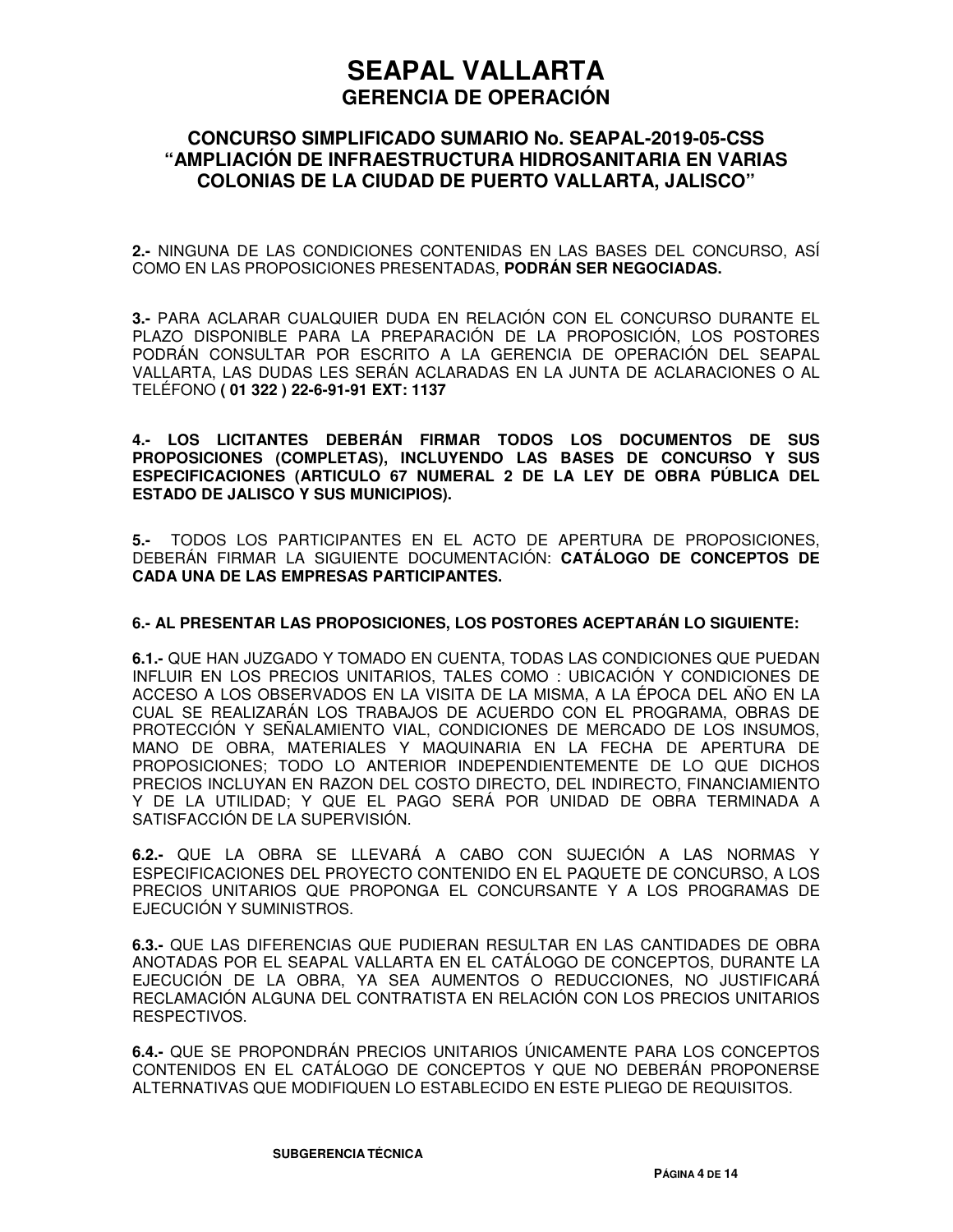### **CONCURSO SIMPLIFICADO SUMARIO No. SEAPAL-2019-05-CSS "AMPLIACIÓN DE INFRAESTRUCTURA HIDROSANITARIA EN VARIAS COLONIAS DE LA CIUDAD DE PUERTO VALLARTA, JALISCO"**

**6.5.-** QUE LA EJECUCIÓN DE LAS OBRAS SE AJUSTARÁ A LAS INVERSIONES QUE AUTORIZA EL SEAPAL VALLARTA PARA EL EJERCICIO VIGENTE.

**6.6.-** QUE EN NINGÚN CASO SE CONSIDERARÁ QUE LAS MODIFICACIONES AL PROGRAMA DE EJECUCIÓN FORMULADO POR EL POSTOR, MOTIVADAS POR CAUSAS AJENAS AL SEAPAL VALLARTA DERIVADAS DE LA INCORRECTA E INEFICIENTE OPERACIÓN DE SUS EQUIPOS E INSTALACIONES IMPLICARÁN CAMBIO ALGUNO DE LOS PRECIOS UNITARIOS COTIZADOS POR EL MISMO, PARA LOS CONCEPTOS CONTENIDOS EN EL CATÁLOGO CORRESPONDIENTE.

**7.-** TODOS LOS DOCUMENTOS REQUERIDOS EN EL **CAPÍTULO III** DE ESTAS BASES, DEBERÁN PRESENTARSE EN LOS FORMATOS PROPORCIONADOS POR EL SEAPAL VALLARTA.

#### **MOTIVOS PARA RECHAZAR UNA PROPUESTA**

#### **8.- EN LOS ACTOS DE PRESENTACIÓN Y APERTURA, EL SEAPAL VALLARTA, RECHAZARÁ LAS PROPOSICIONES EN LOS CASOS SIGUIENTES:**

**8.1-** CUANDO NO SE PRESENTE EL LICITANTE CON PUNTUALIDAD A LA HORA INDICADA EL DIA DEL ACTO DE APERTURA.

**8.2.-** CUANDO CUALQUIERA DE LOS SOBRES QUE CONTENGAN LAS PROPUESTAS NO ESTÉ CERRADO DEBIDAMENTE EN FORMA INVIOLABLE Y NO ESTÉ ROTULADO CON EL NÚMERO DE CONCURSO Y NOMBRE DE LA EMPRESA PARTICIPANTE.

**8.3.-** CUANDO EL POSTOR NO PRESENTE CUALQUIERA DE LOS DOCUMENTOS SOLICITADOS, LOS PRESENTE INCOMPLETOS, HAYA OMITIDO ALGÚN REQUISITO DE LAS BASES DE CONCURSO O LOS MODIFIQUE EN CUANTO A SU FORMA O CONTENIDO.

**8.4.-** CUANDO ALGUNA DE LAS HOJAS DE LOS DOCUMENTOS DE LAS BASES DEL CONCURSO, NO VENGA FIRMADO DEBIDAMENTE POR EL REPRESENTANTE DE LA EMPRESA.

**8.5.-** CUANDO EL CATÁLOGO DE CONCEPTOS (**DOCUMENTO N° E1**), PRESENTA TACHADURAS O ENMENDADURAS YA SEA CON CORRECTOR LÍQUIDO, O ETIQUETAS, O SE PRESENTE MODIFICADO EN FORMA AL QUE ORIGINALMENTE SE ENTREGÓ.

**8.6.-**CUANDO SE PRESENTEN DOCUMENTOS ESCRITOS A LÁPIZ O DATOS MANUSCRITOS.

**8.7.-** CUANDO A LA EMPRESA LE FALTE ANOTAR UN PRECIO UNITARIO CON LETRA EN EL CATÁLOGO DE CONCEPTOS (**DOCUMENTO N° E1**).

**8.8.-** CUANDO EXISTA DIFERENCIA ENTRE EL IMPORTE ANOTADO CON LETRA EN EL ESCRITO DE PROPOSICIÓN (**DOCUMENTO N° E2**) Y EL ANOTADO COMO IMPORTE TOTAL EN EL CATÁLOGO DE CONCEPTOS (**DOCUMENTO N° E1**).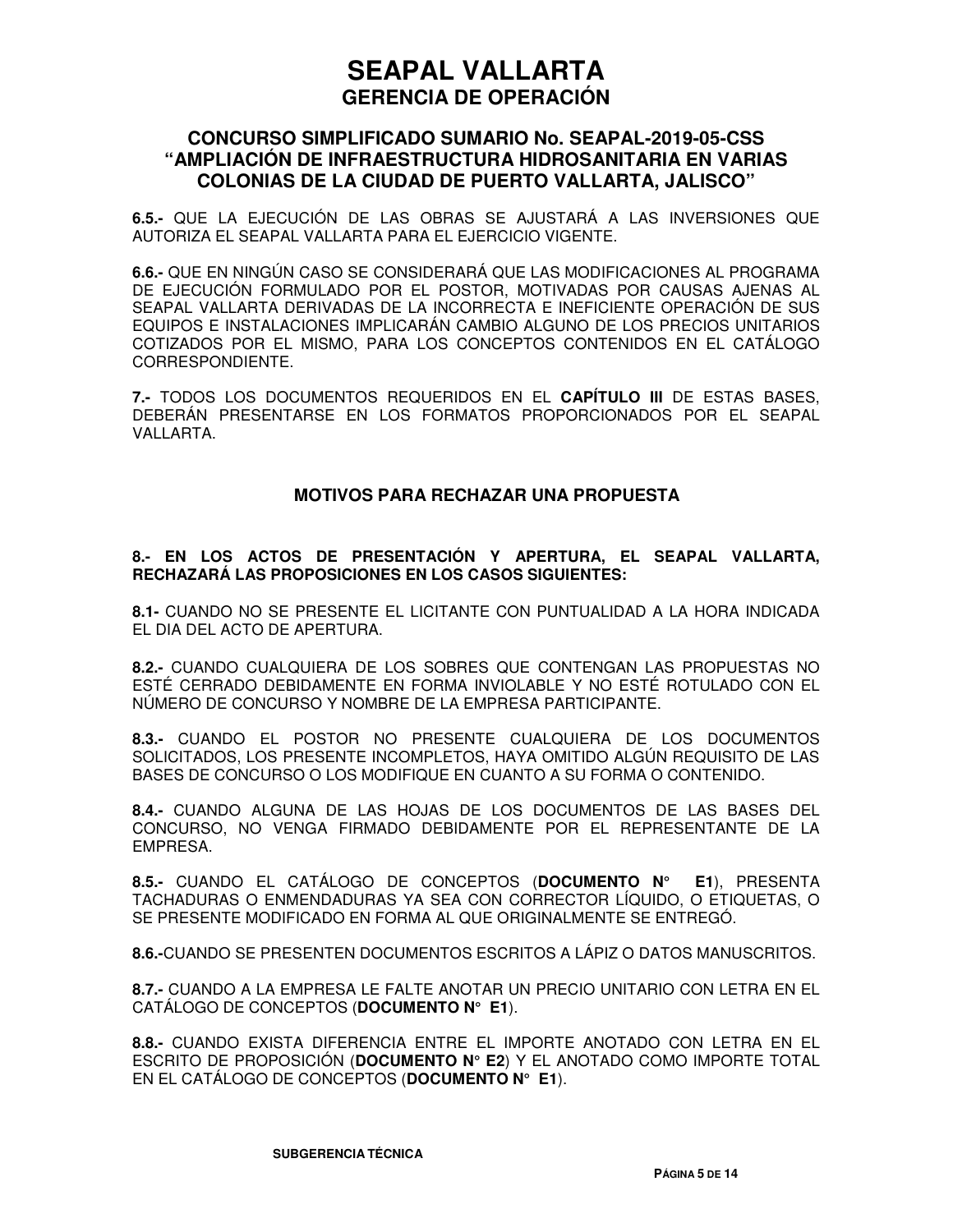### **CONCURSO SIMPLIFICADO SUMARIO No. SEAPAL-2019-05-CSS "AMPLIACIÓN DE INFRAESTRUCTURA HIDROSANITARIA EN VARIAS COLONIAS DE LA CIUDAD DE PUERTO VALLARTA, JALISCO"**

**9.- SERÁN RECHAZADAS POR EL SEAPAL VALLARTA, POSTERIORMENTE AL ACTO DE APERTURA O DURANTE LA REVISIÓN DE LOS DOCUMENTOS, EN LOS CASOS SIGUIENTES:** 

**9.1.-** CUANDO EXISTA DIFERENCIA ENTRE EL ANÁLISIS DE PRECIO UNITARIO PRESENTADO (DOCUMENTO **N° E5**) Y EL PRECIO ANOTADO CON LETRA EN EL CATÁLOGO DE CONCEPTOS (DOCUMENTO **N° E1)**.

**9.2.-** CUANDO FALTE UNO O MAS DE LOS ANÁLISIS DE PRECIOS UNITARIOS SOLICITADOS EN EL CATÁLOGO DE CONCEPTOS (DOCUMENTO **N° E1**), QUE FORMA PARTE DE ESTAS BASES.

**9.3.-** CUANDO EN LOS ANÁLISIS DE PRECIOS UNITARIOS SE CONSIDEREN PRECIOS DIFERENTES A LOS REPORTADOS EN LA EXPLOSIÓN DE INSUMOS (DOCUMENTO **N° E4**).

**9.4.-** CUANDO EL CÁLCULO E INTEGRACIÓN DE LOS ANÁLISIS DE PRECIOS UNITARIOS (**DOCUMENTO N° E5**), NO SE REALICE CONFORME A LAS DISPOSICIONES QUE PARA ÉSTE DICTEN LAS BASES.

**9.5.-** CUANDO DENTRO DE SUS ANÁLISIS DE PRECIOS UNITARIOS NO CONTENGAN LOS INSUMOS DE MATERIALES, MANO DE OBRA, EQUIPO O MAQUINARIA NECESARIOS PARA LA EJECUCIÓN DEL MISMO.

**9.6.-** CUANDO EN LOS ANÁLISIS DETALLADOS DE PRECIOS UNITARIOS, HAGAN INTERVENIR DESTAJOS O LOTES POR CONCEPTO DE MANO DE OBRA, MATERIALES Y EQUIPOS; O SE INDIQUE COMO SUBCONTRATO Y NO SE DESGLOSE EL PRECIO UNITARIO DEL MISMO EN SUS INSUMOS DE MATERIALES, MANO DE OBRA, HERRAMIENTA Y EQUIPO.

**9.7.-** CUANDO NO PRESENTEN LOS DATOS DEL DESGLOSE DEL ANÁLISIS PARA LA DETERMINACIÓN DEL COSTO INDIRECTO, FINANCIAMIENTO Y UTILIDAD, O QUE ÉSTE SEA DIFERENTE AL UTILIZADO EN LOS ANÁLISIS DE PRECIOS UNITARIOS **(DOCUMENTO No. E5**), O QUE UNA VEZ REVISADO EL CÁLCULO DE ÉSTOS, SE ENCUENTREN ERRORES ARITMÉTICOS Y EXISTA DIFERENCIA CON EL UTILIZADO EN EL DOCUMENTO No. E5.

**9.8.-** CUANDO EN EL CÁLCULO DE FINANCIAMIENTO NO SE REFLEJE EL PAGO POR ANTICIPO Y/O LA TASA DE INTERÉS A QUE SE REFIERE EL DOCUMENTO No. E12

**9.9.-** CUANDO PROPONGAN ALTERNATIVAS AL CALENDARIO DE EJECUCIÓN DE LOS TRABAJOS (DOCUMENTO N° E3 ) MAYORES EN PLAZO A LOS TIEMPOS ESTABLECIDOS POR EL SEAPAL VALLARTA Y/O QUE PRESENTEN DICHO CALENDARIO CON ACTIVIDADES INCONGRUENTES EN CUANTO A SU ORDEN O PLAZO DE EJECUCIÓN.

**9.10.-** CUANDO NO CONSIDERE EN SU PROPUESTA LO ESTABLECIDO EN LA MINUTA DE LA JUNTA DE ACLARACIONES (DOCUMENTO Nº T3).

**9.11.-** QUE MODIFIQUEN LAS ESPECIFICACIOES ESTABLECIDAS POR EL SEAPAL VALLARTA, EN ESTAS BASES Y SU CATÁLOGO DE CONCEPTOS.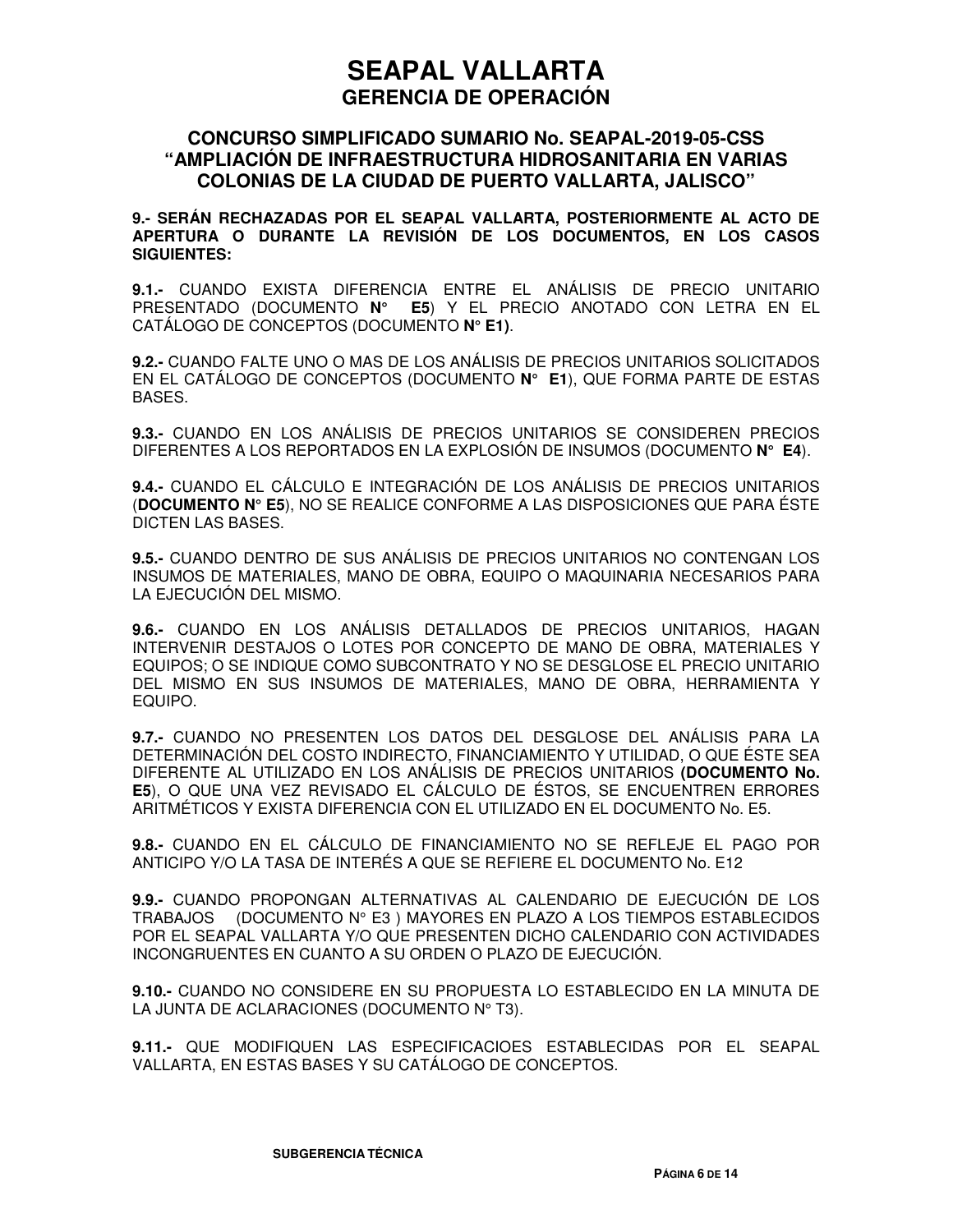### **CONCURSO SIMPLIFICADO SUMARIO No. SEAPAL-2019-05-CSS "AMPLIACIÓN DE INFRAESTRUCTURA HIDROSANITARIA EN VARIAS COLONIAS DE LA CIUDAD DE PUERTO VALLARTA, JALISCO"**

**79.12.-** CUANDO EN EL CÁLCULO DE UTILIDAD, NO SE REFLEJE ALGUNO DE LOS RUBROS SOLICITADOS EN EL DOCUMENTO N° E12 ( ISR, PTU).

**9.13.-** QUE SE PONGA DE ACUERDO CON OTROS LICITANTES PARA CUALQUIER OBJETO QUE PUDIERA DESVIRTUAR EL CONCURSO.

**9.14.-** CUANDO FALTE AL MENOS UNO DE LOS ANÁLISIS BÁSICOS QUE INTERVIENEN EN LOS ANÁLISIS DE PRECIOS UNITARIOS SOLICITADOS EN EL DOCUMENTO N° E5, QUE FORMA PARTE DE ESTAS BASES.

**9.15.-** CUANDO LOS PROGRAMAS DE ADQUISICIÓN DE MATERIALES (DOCUMENTO N° E14); PROGRAMA DE UTILIZACIÓN DE MAQUINARIA (DOCUMENTO N° E13), NO SEAN CONGRUENTES CON EL PROGRAMA DE EJECUCIÓN DE LOS TRABAJOS (DOCUMENTO N° E3).

**9.16.-** CUANDO NO CONSIDEREN TRABAJADORES DE LA ESPECIALIDAD REQUERIDA PARA LA EJECUCIÓN DE LOS CONCEPTOS MAS SIGNIFICATIVOS.

**9.17.-** CUANDO LA MAQUINARIA Y EL EQUIPO DE CONSTRUCCIÓN NO SEAN LOS ADECUADOS, NECESARIOS Y SUFICIENTES PARA EJECUTAR LOS TRABAJOS OBJETO DE EL CONCURSO Y QUE LOS DATOS NO COINCIDAN CON EL LISTADO DE MAQUINARIA Y EQUIPO PRESENTADO EN LA RELACIÓN DE MAQUINARIA (DOCUMENTO N° E16).

**9.18.-** CUANDO SE CONSIDERE QUE LOS PRECIOS UNITARIOS DE LAS PROPUESTAS PRESENTADAS POR LOS LICITANTES NO SON ACEPTABLES, CUANDO SE PROPONGAN IMPORTES QUE NO PUEDAN SER PAGADOS POR EL SEAPAL VALLARTA.

**9.19.-** CUANDO LA EMPRESA PRESENTE PROPUESTA INSOLVENTE, DE ACUERDO A LOS CRITERIOS PARA EVALUACIÓN, PROPUESTOS.

**9.20.-** CUANDO NO SATISFAGAN CUALQUIERA DE LOS REQUISITOS DETERMINADOS EN ESTAS BASES Y SUS APÉNDICES, Y QUE NO HAYAN SIDO DETECTADOS EN EL ACTO DE PRESENTACIÓN Y APERTURA DE PROPOSICIONES.

**9.21.-** CUANDO LA EMPRESA NO PRESENTE LA IMPRESIÓN DEL CATÁLOGO DE CONCEPTOS GENERADO DEL FORMATO PROPORCIONADO EN CD-ROM POR EL SEAPAL VALLARTA.

**10.-** LAS CIRCULARES QUE EN SU CASO SE EXPIDAN POR EL SEAPAL VALLARTA, RELATIVAS AL PRESENTE CONCURSO Y LAS DISPOSICIONES QUE CONTENGAN, SE CONSIDERARÁN VÁLIDAS DURANTE LA VIGENCIA DEL CONTRATO Y SUS CONVENIOS ADICIONALES, EN SU CASO CUANDO EN LAS CIRCULARES SE ENTREGUE CATÁLOGO DE CONCEPTOS Y CANTIDADES DE OBRA COMPLEMENTARIOS, DEBERÁN ANEXARSE AL FINAL DEL CATÁLOGO DE CONCEPTOS ORIGINAL.

**11.-** LAS PROPOSICIONES PRESENTADAS POR LOS POSTORES QUE RESULTEN 1º Y 2º LUGAR, ASÍ COMO SUS ANEXOS, SERÁN CONSERVADAS POR EL SEAPAL VALLARTA. LAS PROPUESTAS RESTANTES SERÁN DEVUELTAS A QUIEN CORRESPONDA, PREVIA SOLICITUD DESPUÉS DE QUINCE DIAS NATURALES CONTADOS A PARTIR DE LA FECHA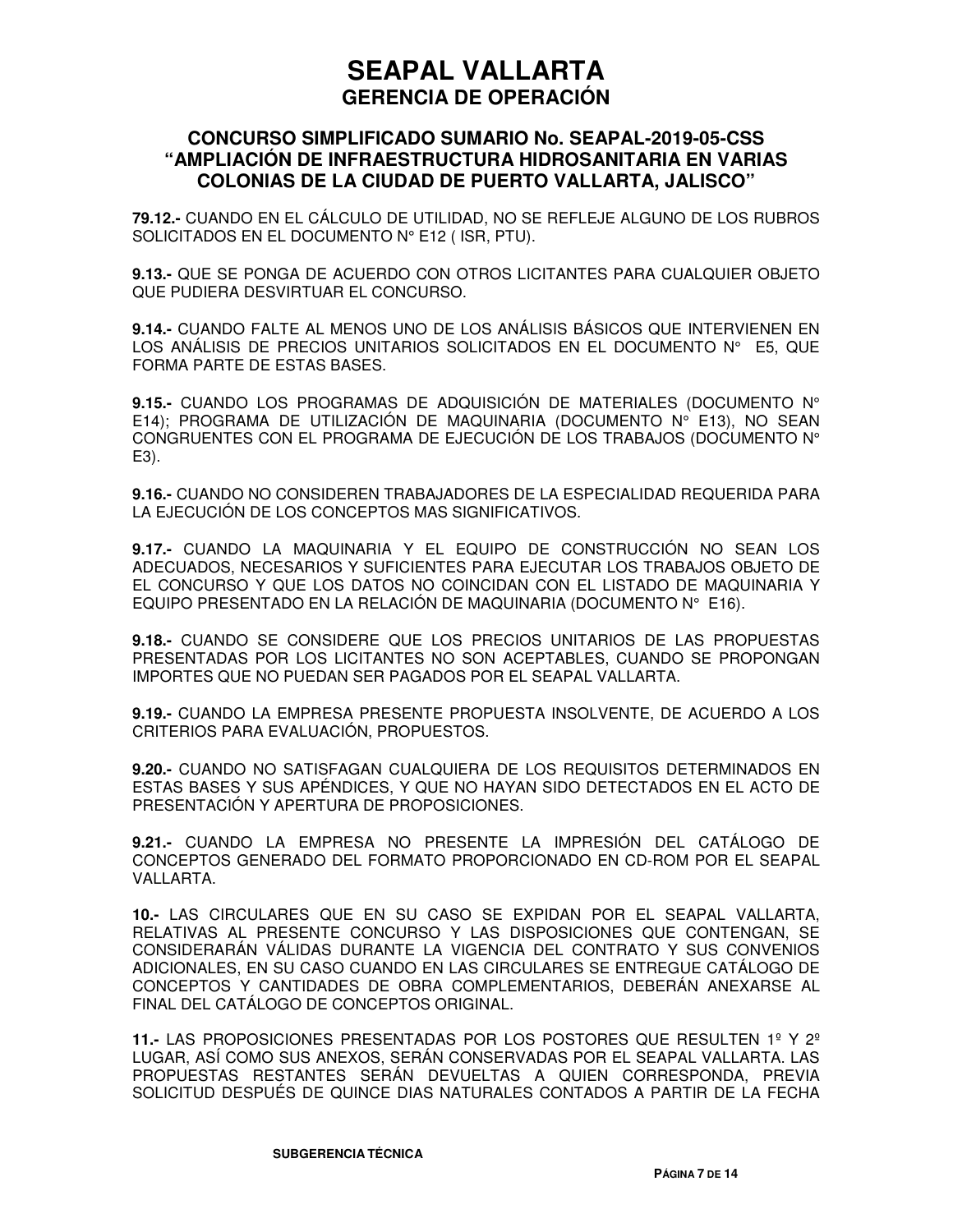### **CONCURSO SIMPLIFICADO SUMARIO No. SEAPAL-2019-05-CSS "AMPLIACIÓN DE INFRAESTRUCTURA HIDROSANITARIA EN VARIAS COLONIAS DE LA CIUDAD DE PUERTO VALLARTA, JALISCO"**

EN QUE SE DE A CONOCER EL FALLO DEL CONCURSO, DESPUES DE ESTE PLAZO, EL SEAPAL NO SE HARÁ RESPONSABLE DE LA DOCUMENTACION RECIBIDA.

**12.-** EL CONTRATISTA A QUIEN SE LE ADJUDIQUE EL CONCURSO, DEBERÁ FIRMAR EL CONTRATO DENTRO DEL PLAZO QUE FIJE EL SEAPAL VALLARTA, **EL CUAL NO SERA MAYOR DE 3 DIAS HABILES CONTADOS A PARTIR DE LA FECHA ESTABLECIDA EN EL ACTA DE FALLO,** DEBIENDO ENTREGAR EN LAS OFICINAS DEL SEAPAL VALLARTA, LAS FIANZAS A FAVOR DEL **SISTEMA DE LOS SERVICIOS DE AGUA POTABLE, DRENAJE Y ALCANTARILLADO DE PUERTO VALLARTA,** PARA EL CUMPLIMIENTO DEL MISMO, DE NO CUMPLIRSE CON AMBOS REQUISITOS SE APLICARÁ, LA PENA CONVENCIONAL POR EL RETARDO EN EL CUMPLIMIENTO DE LA OBLIGACION.

**13.-** EL CONTRATISTA A QUIEN SE LE ADJUDIQUE EL CONTRATO, DEBERA ENTREGAR EL PROGRAMA DE EJECUCION DE LOS TRABAJOS, DETALLADOS POR PARTIDAS, CONSIGNANDO POR PERIODOS LAS CANTIDADES POR EJECUTAR E IMPORTES CORRESPONDIENTES Y EL PROGRAMA DE FLUJO DE RECURSOS.

**14.-** EL OTORGAMIENTO DE LOS ANTICIPOS PARA LA REALIZACION DE LA OBRA PUBLICA, SE PACTARA EN EL CONTRATO CONFORME A LAS SIGUIENTES BASES:

**14.1.-** PARA EL INICIO DE LOS TRABAJOS, SE OTORGARÁ UN **5%** (CINCO PORCIENTO) DE LA ASIGNACION APROBADA AL CONTRATO CORRESPONDIENTE PARA EL PRIMER EJERCICIO.

**14.2.-** ADEMAS DEL ANTICIPO A QUE SE REFIERE LA FRACCION ANTERIOR, SE OTORGARÁ UN **25%** (VEINTICINCO PORCIENTO) DE LA ASIGNACION APROBADA EN EL EJERCICIO DE QUE SE TRATE, PARA LA COMPRA DEL EQUIPO Y MATERIALES DE INSTALACION PERMANENTE.

**15.-** EL INICIO DE LOS TRABAJOS SERA COMO SE ESTABLECE EN EL ARTICULO 103 DE LA LEY DE OBRA PUBLICA DEL ESTADO DE JALISCO Y SUS MUNICIPIOS.

**16.-** LOS PRECIOS UNITARIOS PROPUESTOS, SERAN FIJOS Y NO ESTARAN SUJETOS A REVISION DURANTE LA REALIZACION DE LA OBRA, SOLO SE RECONOCERAN TRABAJOS EXTRAORDINARIOS Y AJUSTES DE COSTOS EN LOS TERMINOS ESTABLECIDOS EN LOS ARTICULOS 106 Y 107 DE LA LEY DE OBRA PUBLICA DEL ESTADO DE JALISCO Y SUS MUNICIPIOS.

**17.-** AL TERMINAR EL ACTO DE APERTURA DE LAS PROPOSICIONES, SE ENTREGARA A LOS POSTORES UNA COPIA DEL ACTA RELATIVA AL CONCURSO.

**18.-** QUE TIENEN, CONOCEN, ACEPTAN Y APLICARAN EN SU PROPOSICION Y DURANTE LA PRESENTACION DE SUS SERVICIOS **LAS NORMAS TECNICAS PARA LA CONSTRUCCION E INSTALACIONES DE OBRA PÚBLICA DEL SEAPAL VALLARTA.**

**19.-** EL CONTRATISTA A QUIEN SE LE ADJUDIQUE EL CONTRATO, ACEPTARÁ QUE LE SEA RETENIDO EL **0.5% ( CINCO AL MILLAR )** SOBRE EL IMPORTE DE CADA UNA DE LAS ESTIMACIONES DE LOS TRABAJOS CORRESPONDIENTES ( ANTES DE I.V.A. ), POR CONCEPTO DE LOS SERVICIOS DE VIGILANCIA, INSPECCION Y CONTROL DE LAS OBRAS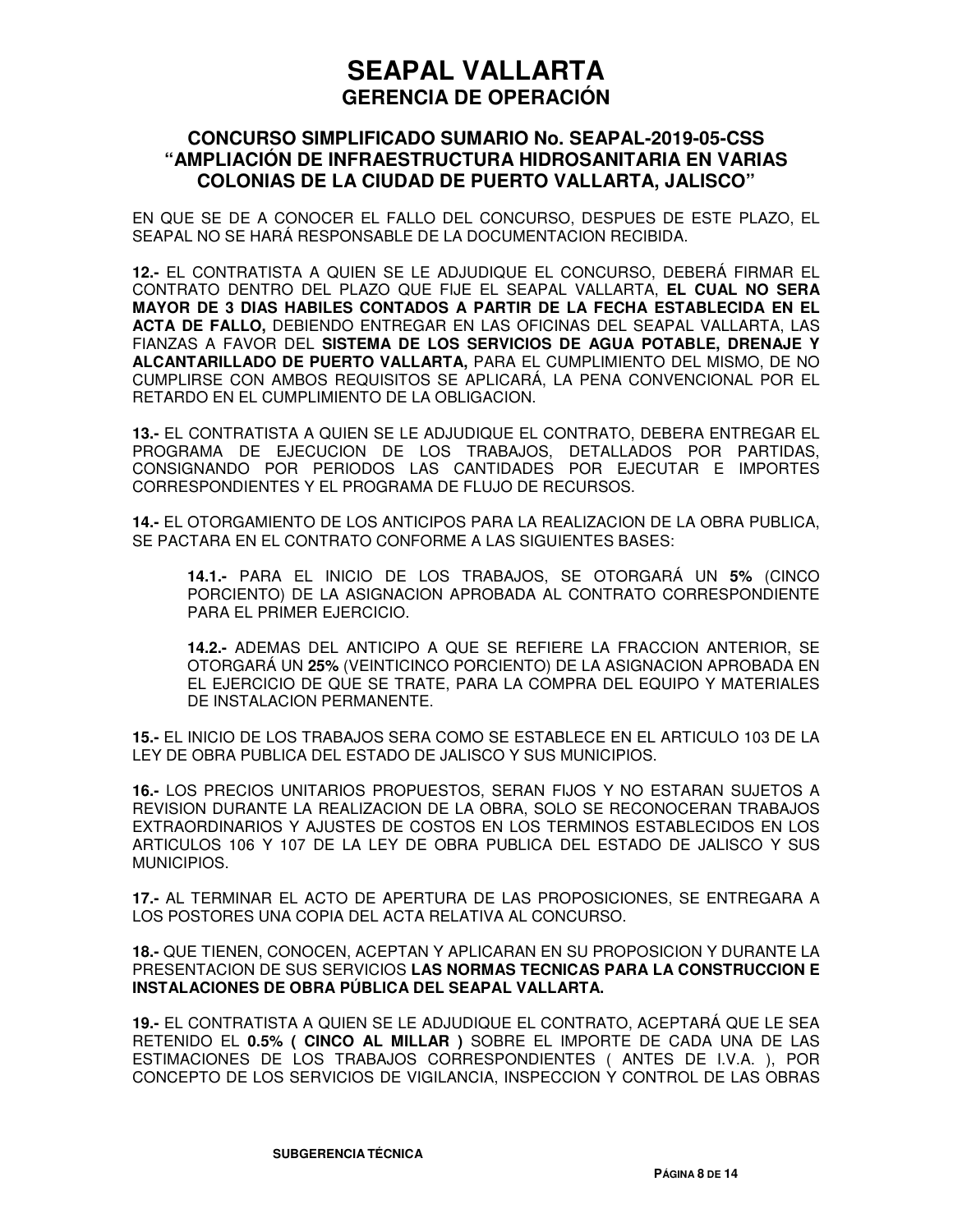### **CONCURSO SIMPLIFICADO SUMARIO No. SEAPAL-2019-05-CSS "AMPLIACIÓN DE INFRAESTRUCTURA HIDROSANITARIA EN VARIAS COLONIAS DE LA CIUDAD DE PUERTO VALLARTA, JALISCO"**

Y SERVICIOS, DE CONFORMIDAD AL ARTICULO **4** DE LA LEY DE OBRA PUBLICA DEL ESTADO DE JALISCO Y SUS MUNICIPIOS**.**

### **CAPITULO III DOCUMENTOS DE LA PROPUESTA DE CONCURSO ( DOCUMENTOS QUE INTEGRAN LA PROPUESTA )**

PARA EFECTO DE LA PRESENTACION DE LA PROPUESTA, LOS CONCURSANTES DEBERAN ENTREGAR EN EL ACTO DE PRESENTACION Y APERTURA, EN LA FECHA Y HORA SEÑALADOS EN ESTAS BASES, SERÁ MEDIANTE **DOS SOBRES CERRADOS** QUE CONTENGAN POR SEPARADO LA PROPUESTA TÉCNICA Y LA PROPUESTA ECONÓMICA. LA DOCUMENTACIÓN DISTINTA A LAS PROPUESTAS PUEDE ENTREGARSE, A ELECCIÓN DEL LICITANTE, DENTRO O FUERA DEL SOBRE QUE CONTENGA LA PROPUESTA TÉCNICA, ROTULADO CON EL NUMERO DE CONCURSO Y NOMBRE DE LA EMPRESA PARTICIPANTE, CONTENIENDO LOS DOCUMENTOS QUE A CONTINUACION SE DETALLAN:

#### **PROPUESTA TÉCNICA**

**DOCUMENTO T1.- CARTA INVITACIÓN,** ACOMPAÑADA DE ESCRITO DE ACEPTACIÓN EN PAPEL MEMBRETADO DE LA EMPRESA Y FIRMADA POR EL REPRESENTANTE LEGAL

**DOCUMENTO T2.- COPIA DEL ACTA DE LA VISITA AL LUGAR DE LA OBRA** EN DONDE CONSTE LA ASISTENCIA DE LA EMPRESA O CONTRATISTA. ES EL DOCUMENTO QUE SE ENTREGA EL DIA DE LA VISITA DE OBRA FIRMADO POR EL REPRESENTANTE DESIGNADO POR EL SEAPAL VALLARTA; O CARTA **EN PAPEL MEMBRETADO DE LA EMPRESA** DONDE MANIFIESTE HABER VISITADO Y EXAMINADO CON DETENIMIENTO EL SITIO DONDE SE REALIZARAN LAS OBRAS Y OBSERVADO LAS PECULIARIDADES DEL TERRENO Y SUS CONDICIONES AMBIENTALES Y PREVEER LAS POSIBLES CONTINGENCIAS QUE LLEGAREN A PRESENTARSE EN EL DESARROLLLO DE LAS OBRAS.

**DOCUMENTO T3.- COPIA DE LA MINUTA DE LA JUNTA ACLARATORIA,** FIRMADA EN SEÑAL DE CONOCIMIENTO Y ACEPTACION DE LOS ACUERDOS AHÍ TOMADOS, **DEBERA SER FIRMADA CON RUBRICA COMPLETA Y EN ORIGINAL,** O MANIFESTACION ESCRITA **EN PAPEL MEMBRETADO DE LA EMPRESA** DE CONOCER EL ACTA DE LA JUNTA DE ACLARACIONES, EN SU CONTENIDO Y ALCANCES, Y ESTAR CONFORME CON TODAS LAS PARTICULARIDADES Y ACUERDOS QUE SE TOMARON Y QUE HAN SIDO CONSIDERADOS EN LA ELABORACION DE LA PROPUESTA**.**

**DOCUMENTO T4.- CIRCULARES ACLARATORIAS** QUE EXPIDA EL SEAPAL VALLARTA **(EN CASO QUE LAS HUBIERA).** 

**DOCUMENTO T5.- BASES DE CONCURSO,** SIENDO LOS FORMATOS PROPORCIONADOS POR EL SEAPAL VALLARTA, LOS CUALES DEBERAN SER LEIDOS Y **FIRMADOS CON RUBRICA COMPLETA Y ORIGINAL EN TODAS SUS HOJAS.**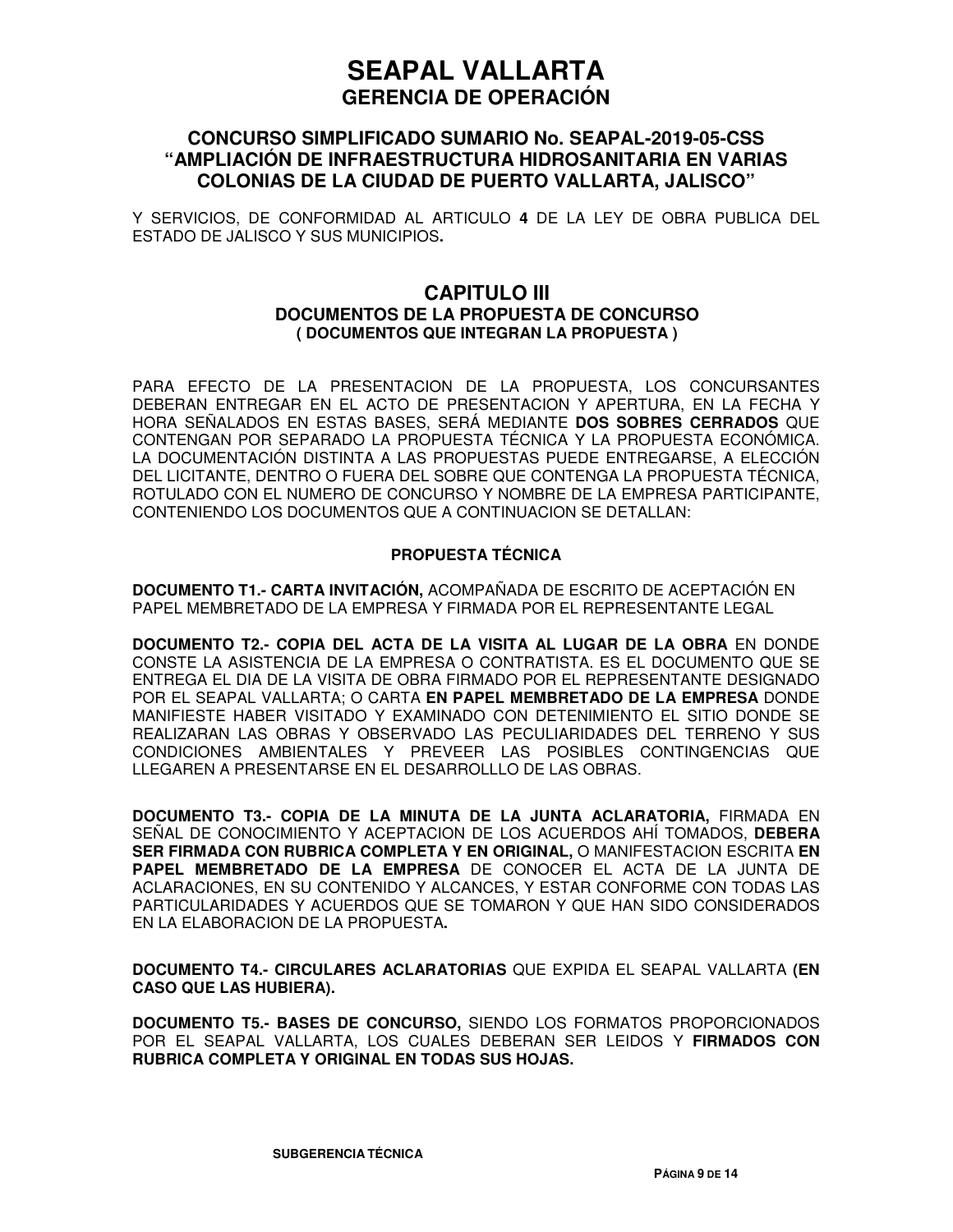### **CONCURSO SIMPLIFICADO SUMARIO No. SEAPAL-2019-05-CSS "AMPLIACIÓN DE INFRAESTRUCTURA HIDROSANITARIA EN VARIAS COLONIAS DE LA CIUDAD DE PUERTO VALLARTA, JALISCO"**

**DOCUMENTO T6.- ESPECIFICACIONES COMPLEMENTARIAS DE CONSTRUCCION** (LAS QUE SE ADICIONAN A ESTAS BASES), LAS CUALES DEBERAN SER **FIRMADAS CON RUBRICA COMPLETA Y ORIGINAL EN TODAS SUS HOJAS** (EN CASO DE QUE LAS HUBIERA).

**DOCUMENTO T7.- LISTADO DE PLANOS** QUE SERA ENTREGADO COMO PARTE INTEGRANTE DE LA PROPUESTA, **FIRMADO CON RUBRICA COMPLETA Y ORIGINAL EN TODAS SUS HOJAS,** ACOMPAÑADA DE LOS PLANOS DE LA OBRA OBJETO DEL CONCURSO, **FIRMADOS EN ORIGINAL** (EN CASO DE QUE LOS HUBIERA).

**DOCUMENTO T8.- MODELO DE CONTRATO** AL CUAL SE SUJETARA EL CONTRATISTA SELECCIONADO PARA EJECUTAR LA OBRA, MISMO QUE DEBERA **FIRMAR CON RUBRICA COMPLETA Y ORIGINAL EN TODAS SUS HOJAS.**

#### **PROPUESTA ECONÓMICA**

**DOCUMENTO E1.- CATALOGO DE CONCEPTOS** QUE CONTIENE: UNIDADES DE MEDICION, CANTIDADES DE TRABAJOS, PRECIOS UNITARIOS, IMPORTES POR PARTIDA, POR CAPITULO, RESUMEN POR PARTIDAS Y EL TOTAL DE LA PROPOSICION (ESTE DOCUMENTO SERA EL QUE RESULTE DE LA IMPRESIÓN DEL PROGRAMA PROPORCIONADO EN CD-ROM POR EL SEAPAL VALLARTA) **FIRMADO DEBIDAMENTE EN TODAS Y CADA UNA DE SUS HOJAS, POR EL REPRESENTANTE LEGAL DE LA EMPRESA.**

EN ESTE FORMATO DEBERAN ANOTARSE CON NUMERO Y LETRA EL PRECIO UNITARIO DE CADA UNO DE LOS CONCEPTOS QUE CONTIENE EL CATALOGO Y CON NUMERO EL IMPORTE. NO DEBERA PRESENTAR TACHADURAS, ENMENDADURAS, CORRECTOR LIQUIDO O ETIQUETAS.

EN CASO DE EXISTIR DIFERENCIA ENTRE EL PRECIO UNITARIO ANOTADO CON LETRA Y EL ANOTADO CON NUMERO EN EL CATALOGO DE CONCEPTOS, PREVALECERA EL ANOTADO CON LETRA.

EN CASO DE ENCONTRARSE ERRORES EN LAS OPERACIONES ARITMETICAS EN EL CATALOGO DE CONCEPTOS, SE RECONOCERA COMO CORRECTO, EL PRODUCTO DEL VOLUMEN DE OBRA MULTIPLICADO POR EL IMPORTE ASENTADO CON LETRA EN EL PRECIO UNITARIO CORRESPONDIENTE.

**DOCUMENTO E2.- ESCRITO DE PROPOSICION,** DEBIDAMENTE FIRMADO POR EL REPRESENTANTE LEGAL, **EN PAPEL MEMBRETADO DE LA EMPRESA**, DEBIENDO INDICAR CON NUMERO Y LETRA EL IMPORTE TOTAL DE LA PROPUESTA, INCLUYENDO EL IVA **(CON FIRMA COMPLETA EN ORIGINAL Y EN TODAS SUS HOJAS), SE ACOMPAÑARÁ CON LA HOJA DE PROPUESTA ECONOMICA INCLIDA EN LOS ANEXOS DE LAS PRESENTES BASES.**

**DOCUMENTO E3.- PROGRAMA DE OBRA FINANCIERO,** INDICADO MONTOS MENSUALES DE EJECUCION DE LOS TRABAJOS, **EL CUAL DEBERA SER FIRMADO EN TODAS SUS HOJAS** RESPETANDO LAS FECHAS DE INICIO Y TERMINACION INDICADAS EN ESTAS BASES.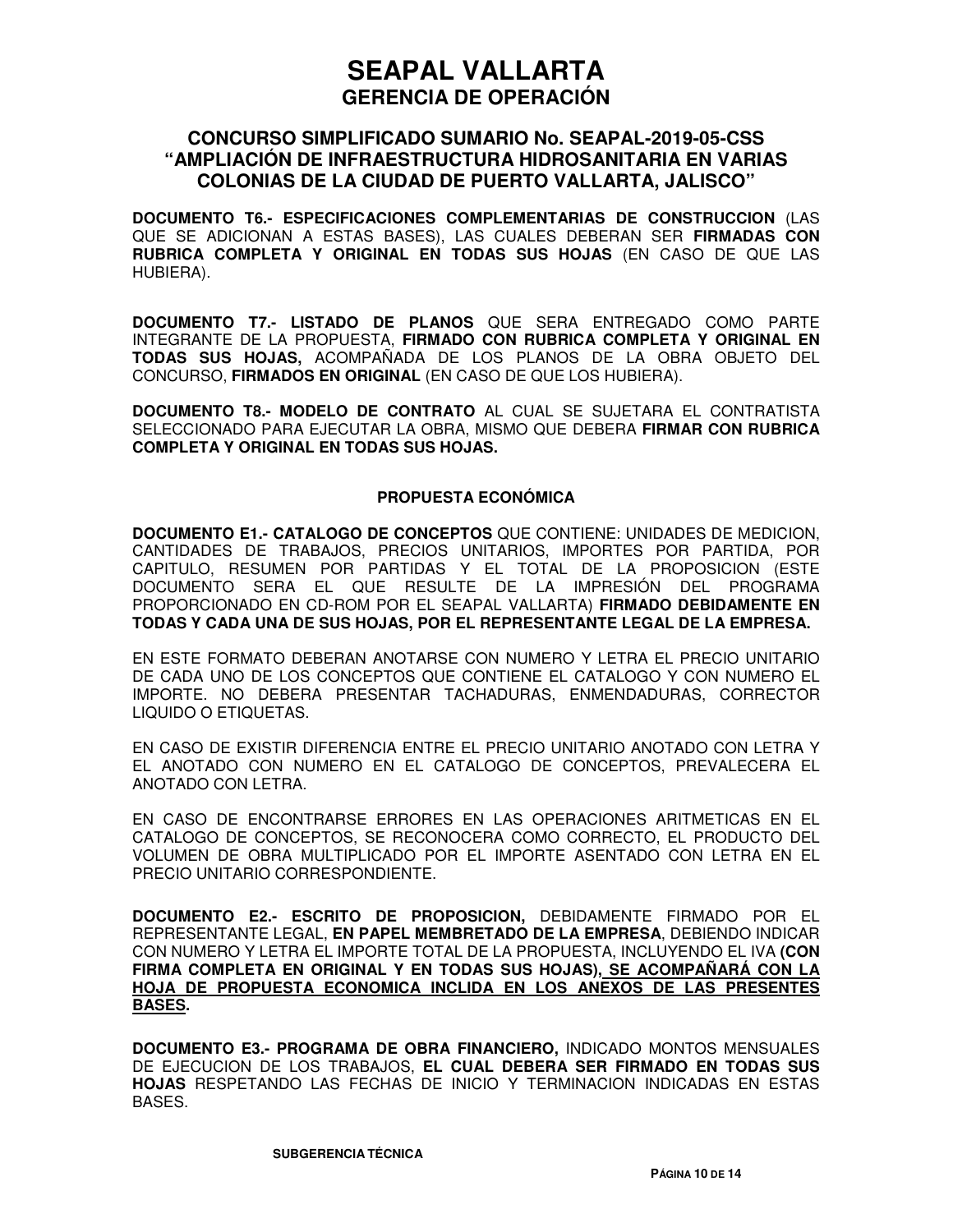### **CONCURSO SIMPLIFICADO SUMARIO No. SEAPAL-2019-05-CSS "AMPLIACIÓN DE INFRAESTRUCTURA HIDROSANITARIA EN VARIAS COLONIAS DE LA CIUDAD DE PUERTO VALLARTA, JALISCO"**

**DOCUMENTO E4.- EXPLOSION GLOBAL DE INSUMOS** DE TODOS LOS CONCEPTOS CON SUS VOLUMENES TOTALES Y COSTOS CONSIDERADOS, PUESTOS EN EL SITIO DE LOS TRABAJOS (MATERIALES, MANO DE OBRA, MAQUINARIA, HERRAMIENTA Y EQUIPO) Y SIN INCLUIR EL I.V.A.

**DOCUMENTO E5.- ANALISIS DE LOS PRECIOS UNITARIOS** DE LOS CONCEPTOS CONTENIDOS EN EL CATALOGO DE CONCEPTOS (DOCUMENTO No. E1), TOMANDO COMO PROCEDIMIENTO DE ANALISIS, EL RENDIMIENTO POR HORA O TURNO Y ESTARAN ESTRUCTURADOS POR COSTOS DIRECTOS, COSTOS INDIRECTOS, COSTOS DE FINANCIAMIENTO, CARGOS POR UTILIDAD Y CARGOS ADICIONALES (5 AL MILLAR), NO DEBERA INCLUIRSE EL I.V.A. EN EL ANALISIS DEL PRECIO.

EL COSTO DIRECTO INCLUIRA LOS CARGOS POR CONCEPTO DE MATERIALES, MANO DE OBRA, HERRAMIENTA MENOR O MAYOR, MAQUINARIA Y EQUIPO DE CONSTRUCCION.

#### **DEBERAN SER PRESENTADOS EL 100% DE LOS ANALISIS DE PRECIOS UNITARIOS.**

**DOCUMENTO E6.- CD** CONTENIENDO EL CATALOGO DE CONCEPTOS, CON PRECIOS UNITARIOS CON NUMERO Y LETRA E IMPORTES TOTALES EN EXCEL, ADEMÁS SE ENTREGARA LA PROPOSICION COMPLETA ESCANEADA CON FIRMA DEL REPRESENTANTE LEGAL EN EL CD O DVD EN FORMATO PDF, DEBIENDO CAPTURAR EN UN ARCHIVO DIFERENTE CADA UNO DE LOS DOCUMENTOS (EJEM. DOC T-1, T-1.PDF, DOC T-2, T-2.PDF, ETC)..

**DOCUMENTO E7.- ANALISIS DETALLADO DEL FACTOR DE INTEGRACION DEL SALARIO REAL,** CONSIDERANDO EL INFONAVIT Y EL FONDO PARA EL RETIRO ( SAR ), EN EL CASO DE LAS APORTACIONES OBRERO PATRONALES AL I.M.S.S., SE TOMARAN LOS PORCENTAJES VIGENTES A LA FECHA DE LA PRESENTACION DE LA PROPUESTA. DEBERA PRESENTARSE DE ACUERDO A LA LEY DEL I.M.S.S. Y AL FORMATO PROPORCIONADO POR EL SEAPAL VALLARTA (SE DEBERA PRESENTAR UN ANALISIS POR CADA UNA DE LAS CATEGORIAS) NO DEBERA CONSIDERARSE EL I.V.A.

**DOCUMENTO E8.- ANALISIS DE BASICOS** QUE INTERVIENEN EN LOS PRECIOS UNITARIOS SOLICITADOS EN EL CATALOGO DE CONCEPTOS.

**DOCUMENTO E9.- ANALISIS DETALLADO DEL COSTO HORARIO DE LA MAQUINARIA Y EQUIPO DE CONSTRUCCION** QUE SE EMPLEARA EN LA OBRA (EL CARGO POR MAQUINARIA Y EQUIPO DE CONSTRUCCION DEBERA DETERMINARSE CON BASE EN EL PRECIO Y RENDIMIENTOS DE ESTOS CONSIDERADOS COMO NUEVOS Y ACORDE CON LAS CONDICIONES DE EJECUCION DEL CONCEPTO DE TRABAJO CORRESPONDIENTE).

**DOCUMENTO E10.- ANALISIS DEL COSTO INDIRECTO,** EL CUAL ESTARA DESGLOSADO EN LO CORRESPONDIENTE A LA ADMINISTRACION DE OFICINAS CENTRALES Y A LA ADMINISTRACION DE OBRA (ARTICULO 38 NUMERAL 3 DE LA LEY DE OBRA PUBLICA DEL ESTADO DE JALISCO Y SUS MUNICIPIOS).

**DOCUMENTO E11.- ANALISIS DESGLOSADO DEL COSTO DE FINANCIAMIENTO,** EN EL CUAL SE UTILIZARA UNA TASA DE INTERES NO MENOR AL % DEL COSTO PORCENTUAL PROMEDIO MENSUAL CORRESPONDIENTE AL ULTIMO DIA DEL MES ANTERIOR A LA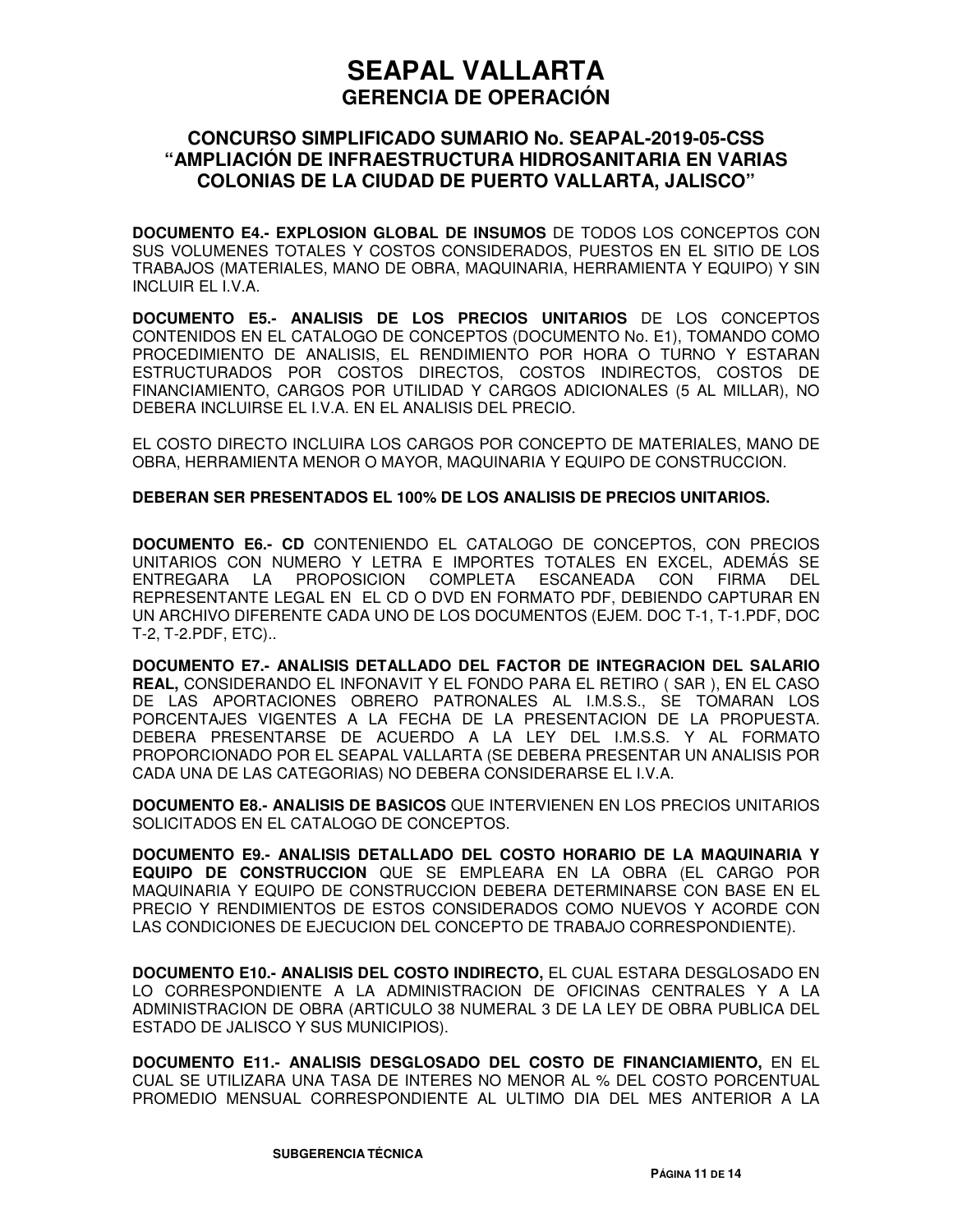### **CONCURSO SIMPLIFICADO SUMARIO No. SEAPAL-2019-05-CSS "AMPLIACIÓN DE INFRAESTRUCTURA HIDROSANITARIA EN VARIAS COLONIAS DE LA CIUDAD DE PUERTO VALLARTA, JALISCO"**

FECHA DE APERTURA DEL CONCURSO, CONSIDERANDO TAMBIEN EL ANTICIPO OTORGADO.

**DOCUMENTO E12.- ANALISIS DE CARGOS POR UTILIDAD,** EL CUAL ESTARA FIJADO POR EL CONTRATISTA MEDIANTE UN PORCENTAJE SOBRE LA SUMA DE LOS COSTOS DIRECTOS, INDIRECTOS Y DE FINANCIAMIENTO, EN DICHO CARGO, ESTARA INCLUIDO UNICAMENTE EL **30%** DEL **IMPUESTO SOBRE LA RENTA ( ISR )** Y **EL 10% DE PARTICIPACIÓN DE LOS TRABAJADORES EN LAS UTILIDADES (PTU**) QUE DEBERA PAGAR LA EMPRESA.

SE DEBE ESPECIFICAR QUE EL PORCENTAJE DE UTILIDAD YA INCLUYE LOS PORCENTAJES SUBRAYADOS, PERO NO DEBE DESGLOSARSE EN LOS ANALISIS DE PRECIOS, NI EN NINGUN OTRO LADO, YA QUE ESTOS PORCENTAJES SON APORTACIONES CON CARGO A LA UTILIDAD DE LAS EMPRESAS.

**DOCUMENTO E13.- PROGRAMA DE UTILIZACION DE MAQUINARIA Y EQUIPO DE CONSTRUCCION,** DESGLOSADO POR CADA EQUIPO, EN IMPORTES PARA CADA PERIODO EN SEMANAS O MESES, PERO SIEMPRE RESPETANDO LAS FECHAS DE INICIO Y TERMINACION INDICADAS EN ESTAS BASES.

**DOCUMENTO E14.- PROGRAMA DE ADQUISICION DE MATERIALES Y EQUIPO DE INSTALACION PERMANTE** EN IMPORTES PARA CADA PERIODO EN SEMANAS O MESES, PERO SIEMPRE RESPETANDO LAS FECHAS DE INICIO Y TERMINACION INDICADAS EN ESTAS BASES.

**DOCUMENTO E15.- PROGRAMA DE UTILIZACION DEL PERSONAL ENCARGADO DE LA DIRECCION, SUPERVISION Y ADMINISTRACION** DE LOS TRABAJOS DESGLOSADO POR CATEGORIAS EN IMPORTES PARA CADA PERIODO EN DIAS CALENDARIO, SEMANAS O MESES, PERO SIEMPRE RESPETANDO LAS FECHAS DE INICIO Y TERMINACION INDICADAS EN ESTAS BASES.

**DOCUMENTO E16.- RELACION DE MAQUINARIA Y EQUIPO DE CONSTRUCCION,** INDICANDO SI SON DE SU PROPIEDAD O RENTADOS, SU UBICACIÓN FISICA ( DOMICILIO ) Y VIDA UTIL, DICHA RELACION DEBERA DE COINCIDIR CON LA MANIFESTADA EN EL REGISTRO DEL PADRON DE CONTRATISTAS. EN CASO DE NO CONTAR CON MAQUINARIA PROPIA, SE DEBERAN DE MANIFESTAR LOS DATOS DE LA ARRENDADORA DE LA MISMA.

## **N O T A S:**

**NOTA 1.-** CUANDO EXISTAN RAZONES TECNICAS O ECONOMICAS, DEBIDAMENTE FUNDADAS, EL SEAPAL VALLARTA PODRA AUMENTAR, REDUCIR O CANCELAR ALGUNOS DE LOS CONCEPTOS SEÑALADOS EN EL CATALOGO DE CONCEPTOS, LO CUAL NO JUSTIFICARA RECLAMACION ALGUNA POR PARTE DEL CONTRATISTA EN RELACION A LOS CONCEPTOS MODIFICADOS.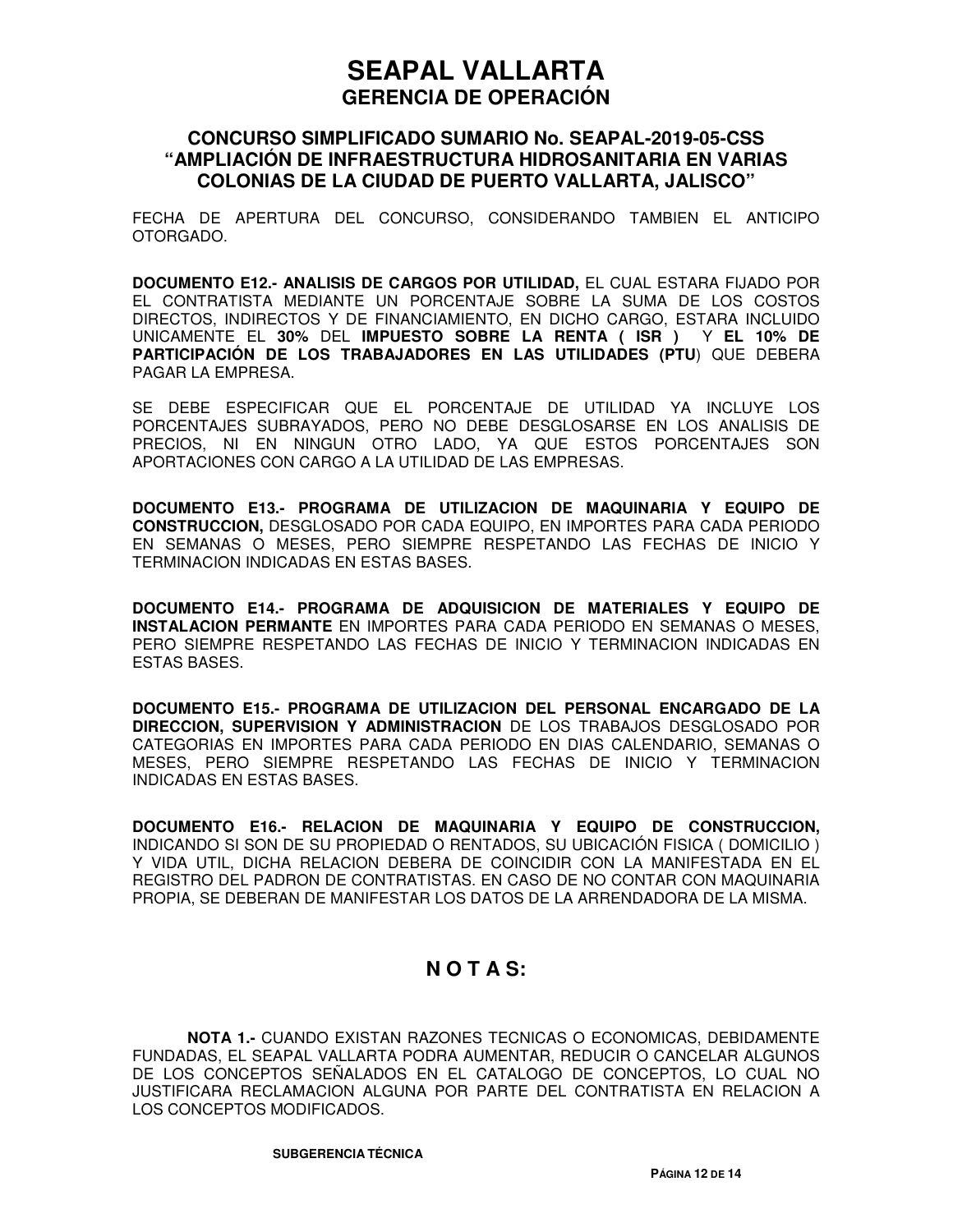### **CONCURSO SIMPLIFICADO SUMARIO No. SEAPAL-2019-05-CSS "AMPLIACIÓN DE INFRAESTRUCTURA HIDROSANITARIA EN VARIAS COLONIAS DE LA CIUDAD DE PUERTO VALLARTA, JALISCO"**

**NOTA 2.-** CUANDO EXISTAN RAZONES TECNICAS O ECONOMICAS, DEBIDAMENTE FUNDADAS, EL SEAPAL VALLARTA PODRA MODIFICAR ALGUNA DE LAS ESPECIFICACIONES DE LOS CONCEPTOS SEÑALADOS EN EL CATALOGO DE CONCEPTOS Y/O PROYECTO, EN CUANTO AL COSTO DE LOS MATERIALES Y SUS INSUMOS, MANO DE OBRA Y SUS RENDIMIENTOS, MAQUINARIA Y SUS RENDIMIENTOS Y HERRAMIENTA EN SU PORCENTAJE, SE DETERMINARA SOBRE LAS MISMAS BASES ESTABLECIDAS EN LA PROPUESTA Y EL PLIEGO DE REQUISITOS DEL CONCURSO RESPECTIVO.

**NOTA 3.-** PARA EFECTO DE ADJUDICACION DE OBRAS, SE CONSIDERA COMO CAPACIDAD DE CONTRATACION DE LAS EMPRESAS CONSTRUCTORAS IGUAL A 4 VECES EL MONTO DE SU CAPITAL CONTABLE MANIFESTADO EN EL REGISTRO DEL PADRON DE CONTRATISTAS. EN CASO DE REBASAR ESTA CAPACIDAD CON CONTRATOS FIRMADOS, OBRAS EN EJECUCION O ASIGNACIONES POR CONCURSOS GANADOS, LA ADJUDICACION DE LA OBRA SE FALLARA A FAVOR DE LA SIGUIENTE PROPUESTA SOLVENTE.

**NOTA 4.-** EL CONTRATISTA TOMARA EN CUENTA QUE ESTA ES UNA OBRA DE BENEFICIO A LA COMUNIDAD Y DEBERA DE CONSIDERAR A LOS VECINOS, EXTREMANDO LAS CONDICIONES DE SEGURIDAD PARA TODOS ELLOS.

**NOTA 5.-** EN CASO DE QUE LA PERSONA QUE FIRME LOS DOCUMENTOS DE CONCURSO NO SEA EL REPRESENTANTE LEGAL, O LOS SOCIOS DE LA EMPRESA; DEBERA PRESENTAR COPIA DEL PODER NOTARIAL E IDENTIFICACION OFICIAL.

**NOTA 6.-** PARA LA EMISION DEL FALLO, SE APLICARA LO ESTABLECIDO EN LA SECCION OCTAVA "DE LA RESOLUCION Y ADJUDICACION DEL CONTRATO", ARTICULOS 78, 79, 80 y 81 DE LA LEY DE OBRA PUBLICA DEL ESTADO DE JALISCO Y SUS MUNICIPIOS.

**NOTA 7.-** CONTRA LA RESOLUCIÓN QUE CONTENGA EL FALLO NO PROCEDERÁ RECURSO ALGUNO. SIN EMBARGO, LOS LICITANTES PODRÁN PRESENTAR SU INCONFORMIDAD ANTE LA CONTRALORÍA DEL ESTADO POR CUALQUIER PROCEDIMIENTO QUE CONTRAVENGA LA NORMATIVIDAD, PARA LO CUAL PODRÁN HACERLO MEDIANTE ESCRITO O ELECTRÓNICAMENTE, EN APEGO A LO ESTABLECIDO EN EL ARTÍCULO 61 FRACCION XXII DE LA LEY DE OBRA PUBLICA DEL ESTADO DE JALISCO Y SUS MUNICIPIOS DOMICILIO OFICIAL AVENIDA VALLARTA NÚMERO 1252, ESQUINA ATENAS, COLONIA AMERICANA, DE LA CIUDAD DE GUADALAJARA, JALISCO C.P. 44160. CORREO ELECTRÓNICO contraloria@jalisco.gob.mx.

UNA VEZ LEIDAS Y ANALIZADAS LAS BASES DE ESTE CONCURSO, SE FIRMARAN LAS PRESENTES CONOCIENDO EL CONTENIDO Y LOS ALCANCES DE LAS MISMAS.

#### **A T E N T A M E N T E NOMBRE DE LA EMPRESA**